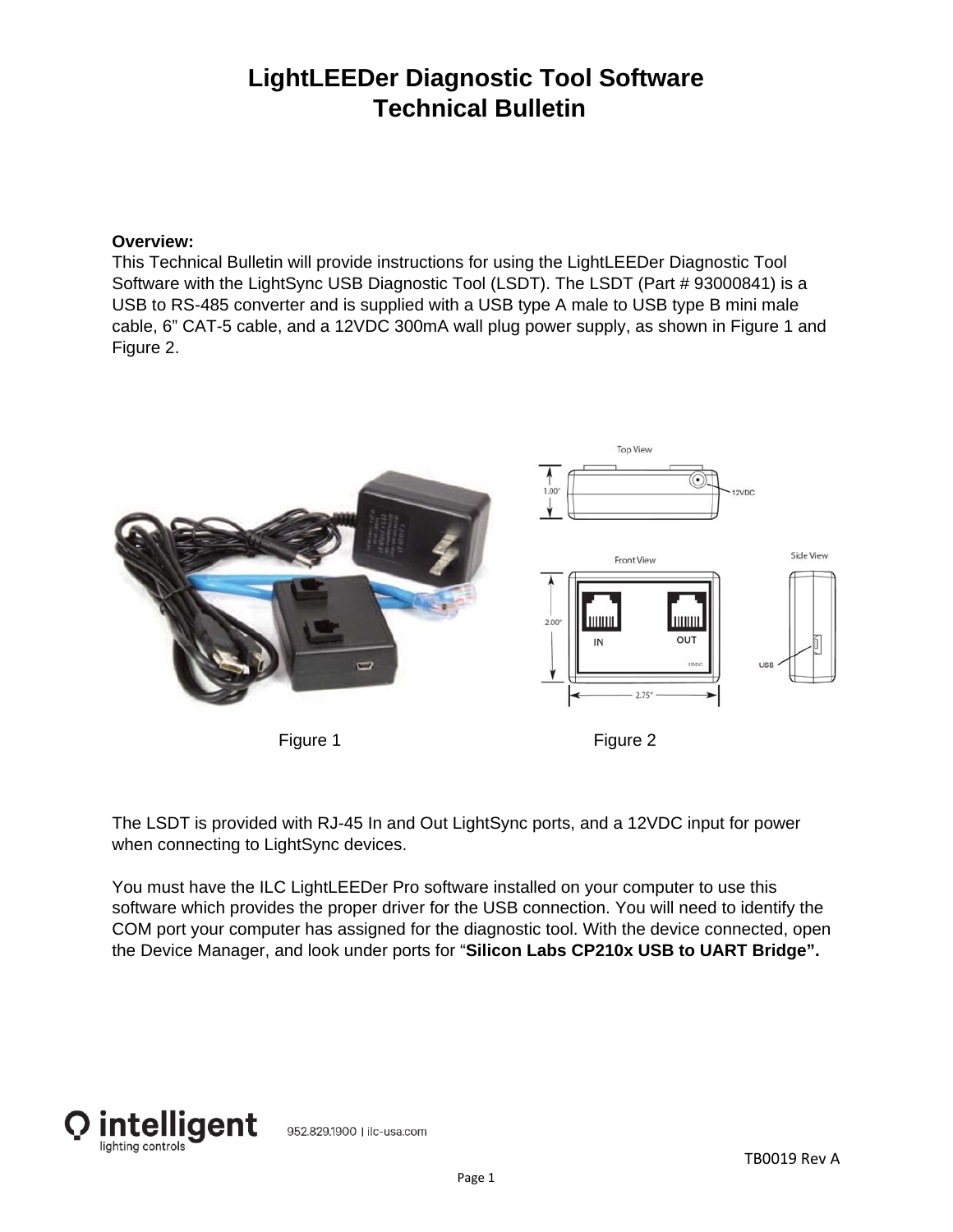The LightLEEDer Diagnostic Tool Software Rev 1.23 or better will provide 6 categories of operation, as shown in Figure 3.



The Two Monitoring options are intended to log the ASCII COM data and can be used to look for non-ASCII characters.

The "**Monitor Panel Level LightSync Devices**" test requires placing the LLDT inline between the LightLEEDer or Evo panel Local Bus and the LightSync devices such as G3 switches or Occupancy input module. This will display ASCII data in Figures 5 and 6. If non-ASCII data is logged or responses are not occurring it may indicate a communication issue. Contact ILC Technical Support for more information.

The "**Monitor Network Panels and Devices**" test requires placing the LLDT inline between the LightLEEDer Advanced Network Controller and a network of LightLEEDer panels and network LightSync devices. In this option, you must choose the com line to be monitored for "LightSync Devices" or "Panels", see Figure 6.

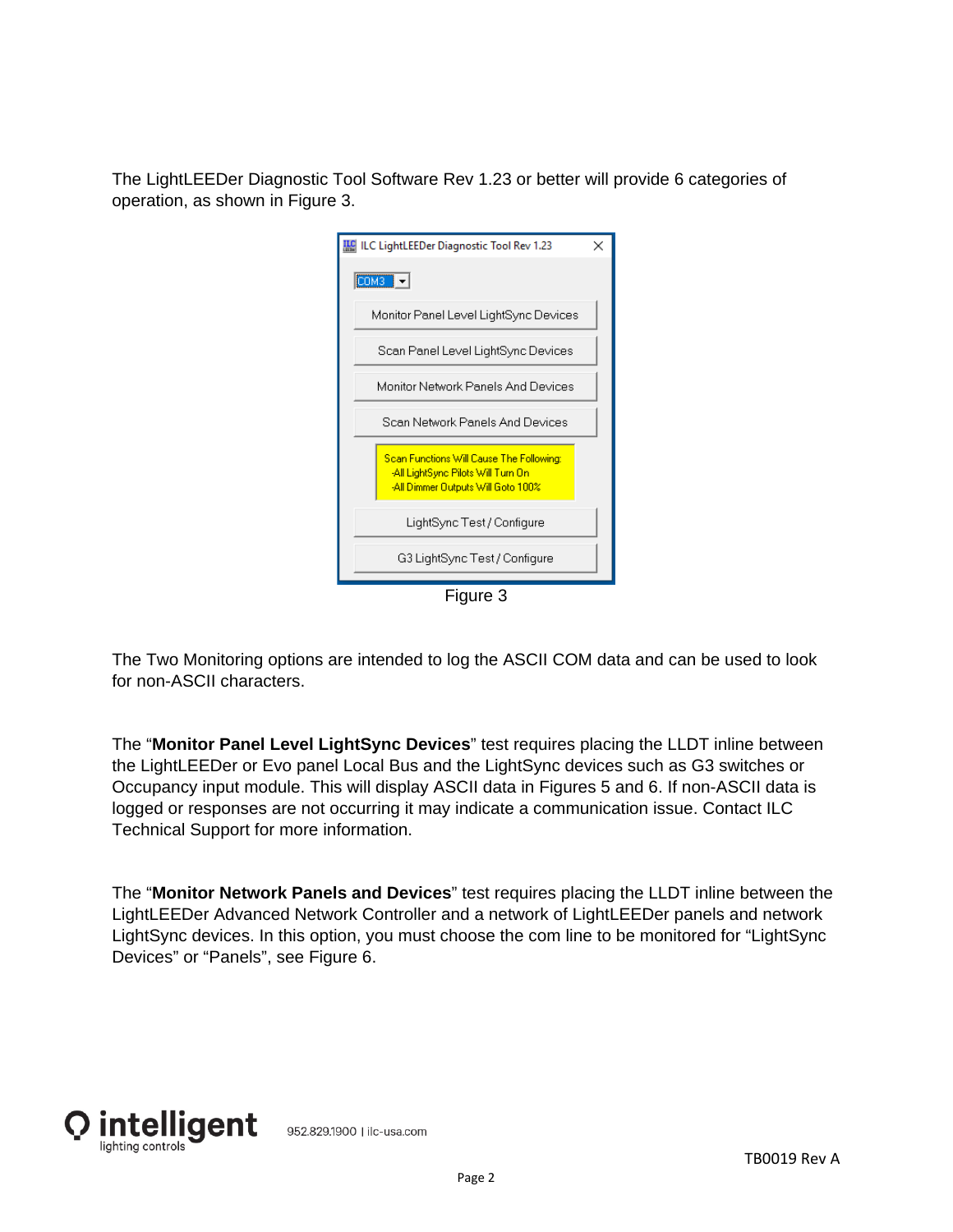| LLC LightLEEDer Diagnostic Tool - Local Monitor<br><br>Stop.<br>Start<br>[2047FF61]<br>[2047FF61]<br>[2047FF61]<br>[2047FF61]<br>[2047FF61]<br>[2047FF61]<br>[910500E7]<br>[90F50086]<br>[90E5007E]<br>[90D50076]<br>Figure 4 (No devices connected) | 9075000F <br>  90650007 <br>  905500FF <br>  904500F7 <br>  903500EF]<br>  2047FF61 <000096><br>  2047FF61 <000096><br>  2047FF61 <000096><br>  2047FF61 <000096><br>  2047FF61]<000096><br> [2047FF61]<000096><br>Figure 5 (LS G3 devices connected) |
|------------------------------------------------------------------------------------------------------------------------------------------------------------------------------------------------------------------------------------------------------|-------------------------------------------------------------------------------------------------------------------------------------------------------------------------------------------------------------------------------------------------------|
|------------------------------------------------------------------------------------------------------------------------------------------------------------------------------------------------------------------------------------------------------|-------------------------------------------------------------------------------------------------------------------------------------------------------------------------------------------------------------------------------------------------------|

| ILC LightLEEDer Diagnostic Tool - Network Monitor                                                          |                                                                |  |  |  |  |  |  |
|------------------------------------------------------------------------------------------------------------|----------------------------------------------------------------|--|--|--|--|--|--|
| Stop<br>Start                                                                                              | ◯ Blue Channel (LightSync Devices)<br>⊙ Brown Channel (Panels) |  |  |  |  |  |  |
| [2047FF61]<000096><br>[2047FF61]<000096><br>[2047FF61]<000096><br>[2047FF61]<000096><br>[2047FF61]<000096> |                                                                |  |  |  |  |  |  |
|                                                                                                            | Figure 6                                                       |  |  |  |  |  |  |

The "**Scan Panel Level LightSync Devices**" operation is used by unplugged the Local Bus data cable from the panel and plugging it only into the LSDT out port. Note that a 12VDC is required to power the LS devices on that dateline. Once initiated, the software automatically starts a scan and will find LS devices connected. A blue scan box will show the progress of the scan, you can rescan the devices if you have added or removed LS devices. In my example I found the LS devices address 04 and 05 as shown in Figure 7. Start the scan/cycle poll by clicking on "Start". The Cycle count will indicate& the number of times scanned, and each device will show an Error count.



952.829.1900 | ilc-usa.com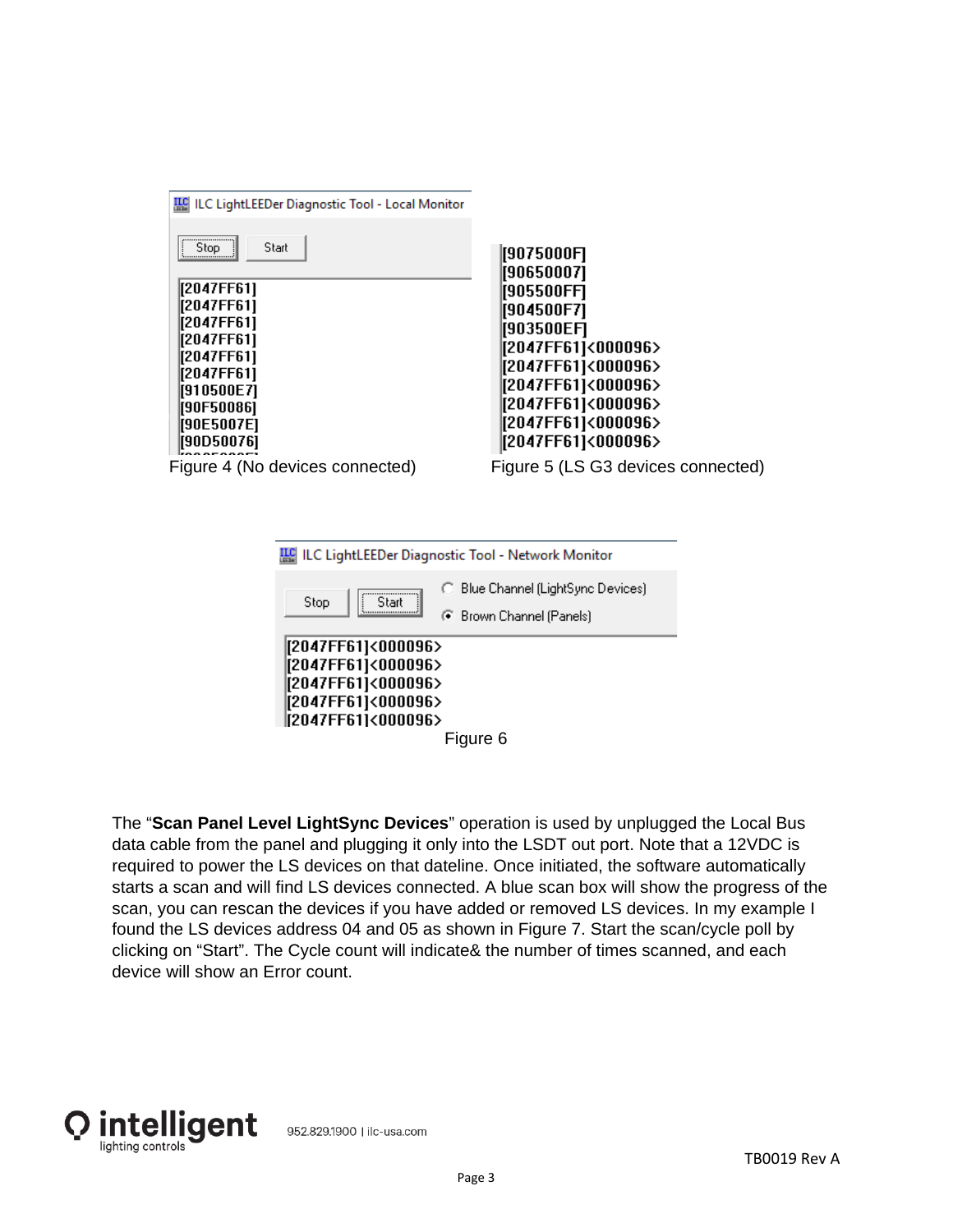| <b>ILC</b>                                                                                                                                                                                                                                                                                                                                                                                                                                                                          | ILC LightLEEDer Diagnostic Tool - Local Scan                                                                                                                                                                                                                                                                                                                                                                                                                     |                                                                                                                                                                                      |                                                                                      | ×                                                                                                                                                                                         |
|-------------------------------------------------------------------------------------------------------------------------------------------------------------------------------------------------------------------------------------------------------------------------------------------------------------------------------------------------------------------------------------------------------------------------------------------------------------------------------------|------------------------------------------------------------------------------------------------------------------------------------------------------------------------------------------------------------------------------------------------------------------------------------------------------------------------------------------------------------------------------------------------------------------------------------------------------------------|--------------------------------------------------------------------------------------------------------------------------------------------------------------------------------------|--------------------------------------------------------------------------------------|-------------------------------------------------------------------------------------------------------------------------------------------------------------------------------------------|
| Start                                                                                                                                                                                                                                                                                                                                                                                                                                                                               | Clear Totals                                                                                                                                                                                                                                                                                                                                                                                                                                                     | (Rescan To Find)<br><u>  Devices  </u>                                                                                                                                               | Cycle: 0                                                                             |                                                                                                                                                                                           |
| LightSync Devices:                                                                                                                                                                                                                                                                                                                                                                                                                                                                  |                                                                                                                                                                                                                                                                                                                                                                                                                                                                  | Dimmer Devices:                                                                                                                                                                      | Motor Devices:                                                                       | Relay Devices                                                                                                                                                                             |
| 0<br>0<br>11<br>П<br>12<br>$\bf{0}$<br>$\bf{0}$<br>02<br>13<br>03<br>$\mathbf{0}$<br>$\mathbf{0}$<br>14<br>04<br>0<br>$\mathbf{0}$<br>05<br>15<br>$\bf{0}$<br>$\mathbf{0}$<br>06<br>16<br>$\mathbf{0}$<br>$\mathbf{0}$<br>17<br>07<br>0<br>$\mathbf{0}$<br>18<br>08<br>$\mathbf{0}$<br>$\mathbf{0}$<br>19<br>09<br>O<br>0<br>1A<br>O<br>O<br>0A<br>18<br>0B<br>O<br>0<br>1C<br>0<br>0<br>0C<br>1D<br>0<br>O<br>OD<br>1E<br>OΕ<br>0<br>O<br>1F<br>O<br>O<br>0F<br>n<br>10<br>n<br>20 | 21<br>0<br>31<br>0<br>22<br>$\bf{0}$<br>32<br>0<br>23<br>33<br>$\mathbf{0}$<br>0<br>24<br>34<br>$\mathbf 0$<br>0<br>25<br>$\mathbf{0}$<br>35<br>0<br>26<br>36<br>$\mathbf{0}$<br>0<br>27<br>37<br>$\mathbf{0}$<br>O<br>38<br>28<br>$\mathbf{0}$<br>O<br>39<br>29<br>0<br>O<br>24<br>34<br>n<br>O<br>2B<br>3В<br>$\mathbf{0}$<br>0<br>2C<br>3C<br>$\bf{0}$<br>0<br>2D<br>$\mathbf 0$<br>3D<br>0<br>2E<br>3E<br>0<br>O<br>2F<br>3F<br>0<br>O<br>n<br>40<br>n<br>30 | 101<br>0<br>02<br>0<br>03<br>0<br>0<br>04<br>0<br>05<br>06<br>0<br>0<br>07<br>08<br>0<br>09<br>0<br>0<br>ΩA<br><b>OB</b><br>0<br>0C<br>0<br>0<br>0D<br>0<br>0E<br>0<br>0F<br>0<br>10 | 0<br>01<br>0<br>02<br>0<br>03<br>0<br>04<br>0<br>05<br>0<br>06<br>0<br>07<br>08<br>0 | 0<br>O<br>02<br>0<br>03<br>0<br>0<br>04<br>05<br>۵<br>06<br>0<br>07<br>0<br>08<br>۵<br>09<br>O<br>O<br>Q۵<br><b>OB</b><br>O<br>0C<br>0<br>0<br>OD<br>0E<br>0<br><b>OF</b><br>0<br>10<br>n |

Figure 7

You can also directly select the devices you want to scan for communication by selecting the LS device address with your mouse. A communication error will first show as a yellow box and the software will count the number of failures and turn red once a sufficient number of failures has been reached as shown in Figure 8.

| <b>We ILC LightLEEDer Diagnostic Tool - Local Scan</b><br>×                                                                                                                                                                                                                                                                                           |                                                                                                                                                                                                                                                                                                                                                                                           |                                                                                                                                                                                                       |                                                                                           |                                                                                                                                                                                                            |  |  |  |  |
|-------------------------------------------------------------------------------------------------------------------------------------------------------------------------------------------------------------------------------------------------------------------------------------------------------------------------------------------------------|-------------------------------------------------------------------------------------------------------------------------------------------------------------------------------------------------------------------------------------------------------------------------------------------------------------------------------------------------------------------------------------------|-------------------------------------------------------------------------------------------------------------------------------------------------------------------------------------------------------|-------------------------------------------------------------------------------------------|------------------------------------------------------------------------------------------------------------------------------------------------------------------------------------------------------------|--|--|--|--|
| Start                                                                                                                                                                                                                                                                                                                                                 | Clear Totals                                                                                                                                                                                                                                                                                                                                                                              | Rescan To Find<br><b>Devices</b>                                                                                                                                                                      | Cycle: 5                                                                                  |                                                                                                                                                                                                            |  |  |  |  |
| LightSync Devices:<br>O<br>O<br>12<br>0<br>0<br>02<br>13<br>0<br>0<br>03<br>3<br>04<br>14<br>0<br>5<br>05<br>15<br>0<br>0<br>06<br>16<br>0<br>07<br>0<br>17<br>0<br>n8<br>0<br>18<br>0<br>19<br>09<br>0<br>n<br>Ω<br>1A<br>O<br>ΩA<br>O<br>1В<br>O<br>OΒ<br>0<br>1C<br>OC<br>0<br>0<br>1D<br>0<br>1E<br>0<br>n<br>ΩE<br>1F<br>0<br>O<br>ΩF<br>20<br>П | 21<br>31<br>0<br>п<br>22<br>32<br>0<br>0<br>23<br>33<br>0<br>0<br>24<br>0<br>0<br>34<br>25<br>35<br>0<br>0<br>26<br>0<br>36<br>0<br>27<br>37<br>۵<br>0<br>28<br>0<br>38<br>0<br>29<br>39<br>0<br>0<br>2A<br>۵<br>$\Omega$<br>34.<br>2B<br>3B<br>$\mathbf{0}$<br>$\mathbf 0$<br>2C<br>ЗC<br>0<br>۵<br>2D<br>0<br>ЗD<br>0<br>2E<br>3E<br>0<br>0<br>2F<br>3F<br>0<br>Ω<br>30<br>n<br>40<br>n | Dimmer Devices<br>0<br>m<br>02<br>0<br>03<br>0<br>0<br>04<br>05<br>0<br>06<br>0<br>07<br>0<br>08<br>n<br>09<br>0<br>O<br>QA.<br><b>OB</b><br>0<br>0C<br>O<br>OD<br>0<br>0<br>0E<br>0F<br>O<br>0<br>10 | Motor Devices<br>0<br>0<br>02<br>0<br>03<br>O<br>04<br>05<br>0<br>06<br>0<br>0<br>08<br>n | Relay Devices<br>0<br>02 <sub>2</sub><br>0<br>03<br>0<br>0<br>04<br>05<br>0<br>06<br>0<br>07<br>0<br>08<br>0<br>09<br>0<br>O<br>QA.<br>0B<br>0<br>0C<br>۵<br>0<br>OD<br><sub>OE</sub><br>0<br>0F<br>0<br>n |  |  |  |  |
|                                                                                                                                                                                                                                                                                                                                                       |                                                                                                                                                                                                                                                                                                                                                                                           |                                                                                                                                                                                                       |                                                                                           |                                                                                                                                                                                                            |  |  |  |  |

Figure 8 Needs new clip with lower area!



952.829.1900 | ilc-usa.com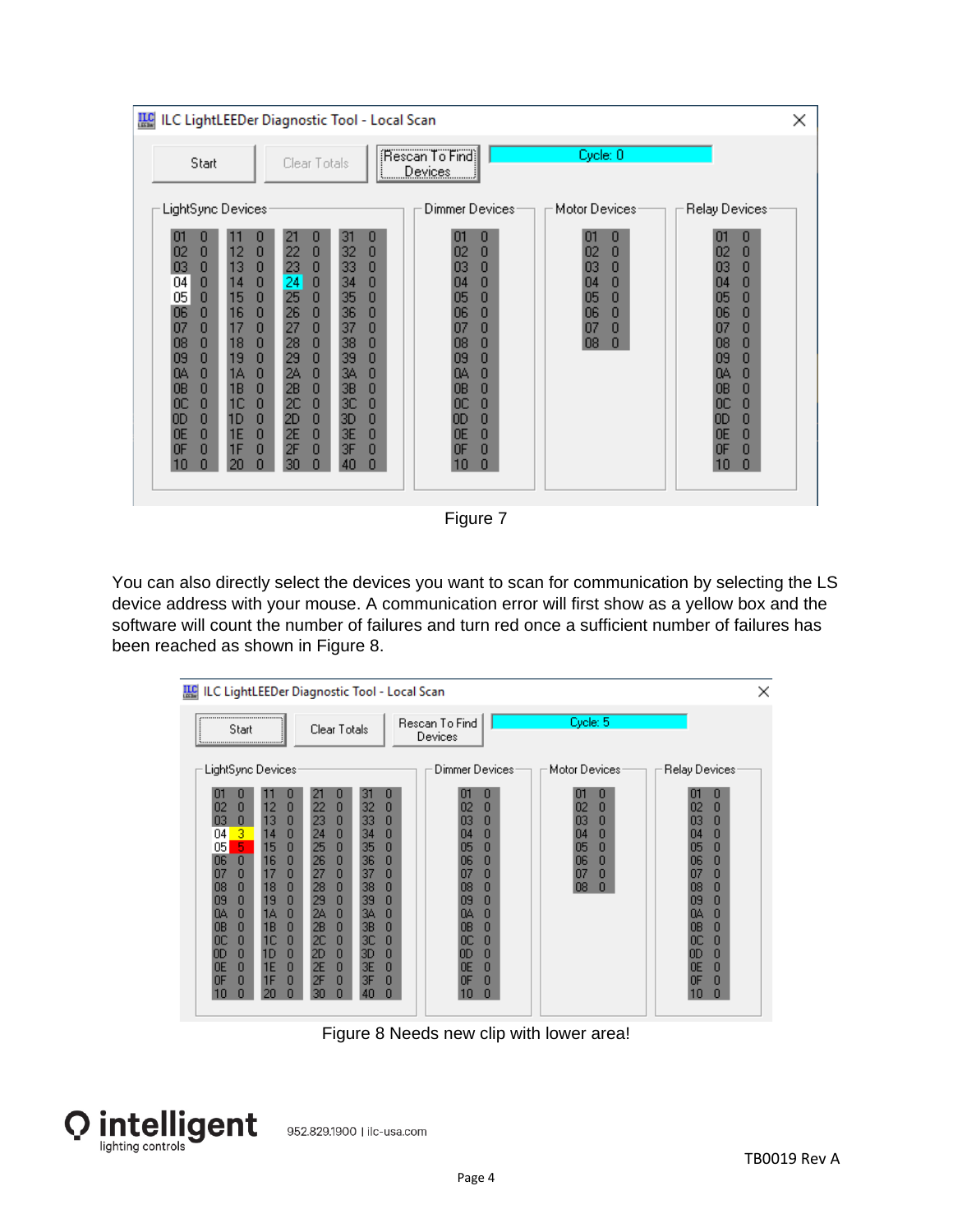It also shows other devices in its scan such as Dimmer output modules, Motor Control Modules, and Relay driver modules. Note: if one or more devices change back of forth from yellow to red, then it is most likely that more than one device is set for the same address.

Additional test operations for LightSync devices can be performed by selecting the LightSync device address and then select "1-8 Inputs" for button stations, "On/Off inputs" for LSIM 4 input module or select a "Photocell" device as shown in Figure 9.

Pressing a button or activating the input will change the gray input box to white to indicate closure. Checking the Pilot box will drive the pilot's ON at the switch when pressed. The slide control at the right will send an 8-bit data back to the switch alternating the LED status for all 8 pilots for all of the 255 pilot status combinations possible.





Dimmer Control will allow you to adjust the output level of each dimmer. Motor Control allows triggering a positive or negative closure for 1 sec. Relay control will allow status and control of a 4-relay set per relay device address allowing ON or OFF control and status. There is also a "Connected" or "No Response" message box for each device type selected as shown in Figure 10.

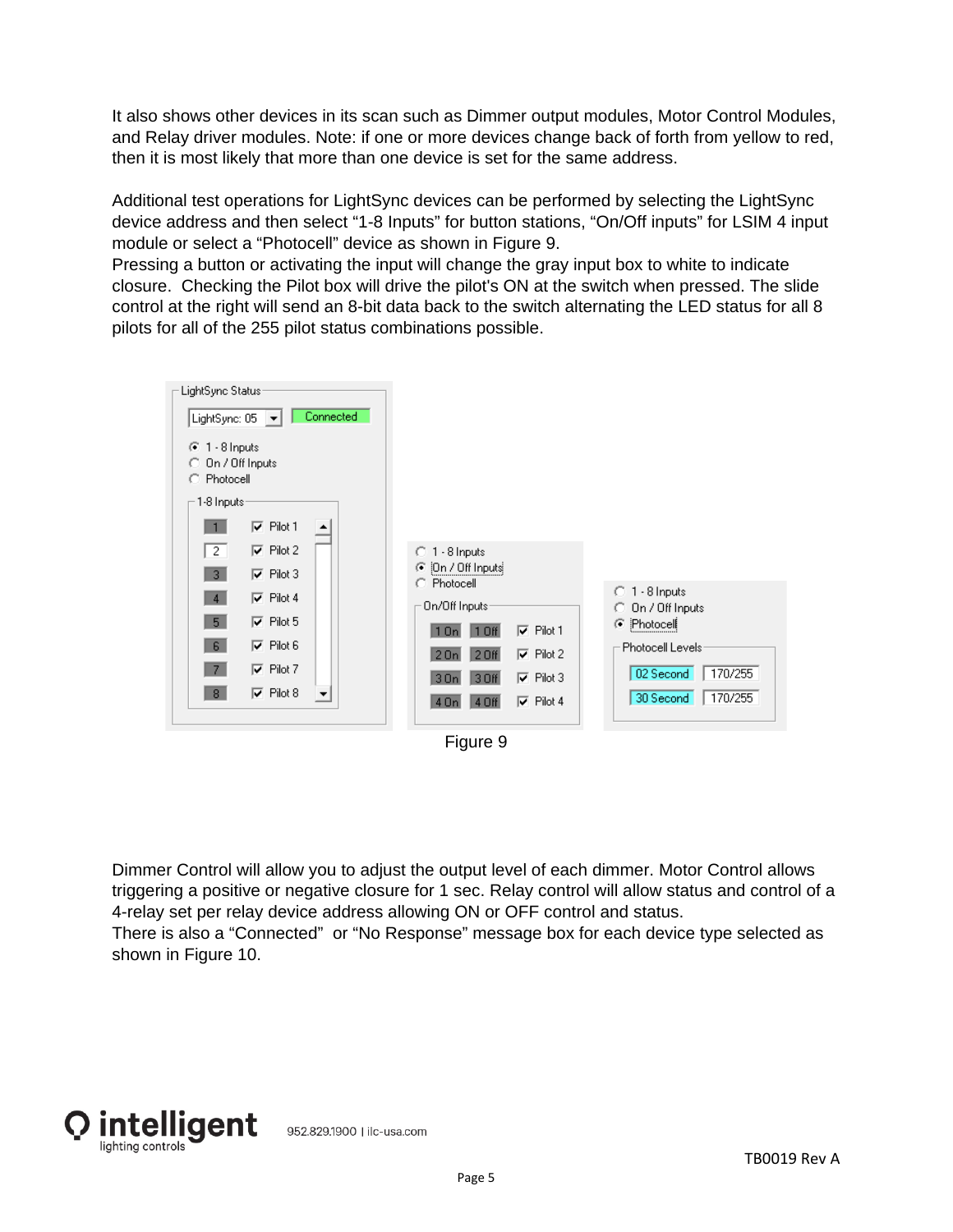

Figure 10

The "**Scan Network Panels And Devices**" option will scan for panels and network residing LightSync devices. Note: the LL-NCA must be shut off or disconnected during this test. You will connect the LSDT into the network in its place and be able to scan the network for all possible panels and LightSync devices. Figure 11 shows two LightLEEDer panels and one LightSync device are shown in this example scan.

| <b>IEC</b> ILC LightLEEDer Diagnostic Tool - Network Scan                                                                                                                                                                                                                                                                                                                                                                                                                                                                                                                                                                                                                                                                                                                                                                                                 |                                                                                                                                                                                                                                                                                                                                                                                                                                                                                                                                                                                                                                                                                                                                                                                                                                                                                                                                                                                                                                   |                                                                                                                                                                                                                                                                                                                                                                                                                                                                                                                                                                                                                                                                                                                                                                                                                                                                                                                                                                                                                                                                                                                                                                                                                |                                                                                                                                                                                                                                                                                                                                                                                                                                                                                                   |                                                                                                                                                                                                                                                                                                                                                                                                                                                                                                                                                                                            |                                                                                                                                                                                                                                                                                                                                                                                                                                                                                                                                                                                                          |                                                                                                                                                                                                                                                                                                                                                                                                                                                                                                                                                                                                                                                                                                                                            |                                                                                                                                                                                                                                                                                                                                                                                                                                                                                        |                                                                                                                                                                                                                                                                                                                                                                                                                                                                                           |                                                                                                                                                                                                                                                                                                                                                                                                                                                                                                                                    |                                                                                                                                                                                                                                                                                                                                                                                                                                                                                                                                                                                                                                          |                                                                                                                                                                                                                                                                                                                                                                                                                                                                                                                                                                                                                                                                                                        | × |
|-----------------------------------------------------------------------------------------------------------------------------------------------------------------------------------------------------------------------------------------------------------------------------------------------------------------------------------------------------------------------------------------------------------------------------------------------------------------------------------------------------------------------------------------------------------------------------------------------------------------------------------------------------------------------------------------------------------------------------------------------------------------------------------------------------------------------------------------------------------|-----------------------------------------------------------------------------------------------------------------------------------------------------------------------------------------------------------------------------------------------------------------------------------------------------------------------------------------------------------------------------------------------------------------------------------------------------------------------------------------------------------------------------------------------------------------------------------------------------------------------------------------------------------------------------------------------------------------------------------------------------------------------------------------------------------------------------------------------------------------------------------------------------------------------------------------------------------------------------------------------------------------------------------|----------------------------------------------------------------------------------------------------------------------------------------------------------------------------------------------------------------------------------------------------------------------------------------------------------------------------------------------------------------------------------------------------------------------------------------------------------------------------------------------------------------------------------------------------------------------------------------------------------------------------------------------------------------------------------------------------------------------------------------------------------------------------------------------------------------------------------------------------------------------------------------------------------------------------------------------------------------------------------------------------------------------------------------------------------------------------------------------------------------------------------------------------------------------------------------------------------------|---------------------------------------------------------------------------------------------------------------------------------------------------------------------------------------------------------------------------------------------------------------------------------------------------------------------------------------------------------------------------------------------------------------------------------------------------------------------------------------------------|--------------------------------------------------------------------------------------------------------------------------------------------------------------------------------------------------------------------------------------------------------------------------------------------------------------------------------------------------------------------------------------------------------------------------------------------------------------------------------------------------------------------------------------------------------------------------------------------|----------------------------------------------------------------------------------------------------------------------------------------------------------------------------------------------------------------------------------------------------------------------------------------------------------------------------------------------------------------------------------------------------------------------------------------------------------------------------------------------------------------------------------------------------------------------------------------------------------|--------------------------------------------------------------------------------------------------------------------------------------------------------------------------------------------------------------------------------------------------------------------------------------------------------------------------------------------------------------------------------------------------------------------------------------------------------------------------------------------------------------------------------------------------------------------------------------------------------------------------------------------------------------------------------------------------------------------------------------------|----------------------------------------------------------------------------------------------------------------------------------------------------------------------------------------------------------------------------------------------------------------------------------------------------------------------------------------------------------------------------------------------------------------------------------------------------------------------------------------|-------------------------------------------------------------------------------------------------------------------------------------------------------------------------------------------------------------------------------------------------------------------------------------------------------------------------------------------------------------------------------------------------------------------------------------------------------------------------------------------|------------------------------------------------------------------------------------------------------------------------------------------------------------------------------------------------------------------------------------------------------------------------------------------------------------------------------------------------------------------------------------------------------------------------------------------------------------------------------------------------------------------------------------|------------------------------------------------------------------------------------------------------------------------------------------------------------------------------------------------------------------------------------------------------------------------------------------------------------------------------------------------------------------------------------------------------------------------------------------------------------------------------------------------------------------------------------------------------------------------------------------------------------------------------------------|--------------------------------------------------------------------------------------------------------------------------------------------------------------------------------------------------------------------------------------------------------------------------------------------------------------------------------------------------------------------------------------------------------------------------------------------------------------------------------------------------------------------------------------------------------------------------------------------------------------------------------------------------------------------------------------------------------|---|
| Start                                                                                                                                                                                                                                                                                                                                                                                                                                                                                                                                                                                                                                                                                                                                                                                                                                                     | Clear Totals                                                                                                                                                                                                                                                                                                                                                                                                                                                                                                                                                                                                                                                                                                                                                                                                                                                                                                                                                                                                                      | Devices                                                                                                                                                                                                                                                                                                                                                                                                                                                                                                                                                                                                                                                                                                                                                                                                                                                                                                                                                                                                                                                                                                                                                                                                        | Rescan To Find                                                                                                                                                                                                                                                                                                                                                                                                                                                                                    |                                                                                                                                                                                                                                                                                                                                                                                                                                                                                                                                                                                            | Cycle: 0                                                                                                                                                                                                                                                                                                                                                                                                                                                                                                                                                                                                 |                                                                                                                                                                                                                                                                                                                                                                                                                                                                                                                                                                                                                                                                                                                                            |                                                                                                                                                                                                                                                                                                                                                                                                                                                                                        |                                                                                                                                                                                                                                                                                                                                                                                                                                                                                           |                                                                                                                                                                                                                                                                                                                                                                                                                                                                                                                                    |                                                                                                                                                                                                                                                                                                                                                                                                                                                                                                                                                                                                                                          |                                                                                                                                                                                                                                                                                                                                                                                                                                                                                                                                                                                                                                                                                                        |   |
| Panels                                                                                                                                                                                                                                                                                                                                                                                                                                                                                                                                                                                                                                                                                                                                                                                                                                                    |                                                                                                                                                                                                                                                                                                                                                                                                                                                                                                                                                                                                                                                                                                                                                                                                                                                                                                                                                                                                                                   |                                                                                                                                                                                                                                                                                                                                                                                                                                                                                                                                                                                                                                                                                                                                                                                                                                                                                                                                                                                                                                                                                                                                                                                                                |                                                                                                                                                                                                                                                                                                                                                                                                                                                                                                   |                                                                                                                                                                                                                                                                                                                                                                                                                                                                                                                                                                                            | LightSync Devices                                                                                                                                                                                                                                                                                                                                                                                                                                                                                                                                                                                        |                                                                                                                                                                                                                                                                                                                                                                                                                                                                                                                                                                                                                                                                                                                                            |                                                                                                                                                                                                                                                                                                                                                                                                                                                                                        |                                                                                                                                                                                                                                                                                                                                                                                                                                                                                           |                                                                                                                                                                                                                                                                                                                                                                                                                                                                                                                                    |                                                                                                                                                                                                                                                                                                                                                                                                                                                                                                                                                                                                                                          |                                                                                                                                                                                                                                                                                                                                                                                                                                                                                                                                                                                                                                                                                                        |   |
| 01<br>10<br>21<br>$\bf{0}$<br>22<br>$\bf{0}$<br>02<br>23<br>$\bf{0}$<br>$\bf{0}$<br>03<br>24<br>$\bf{0}$<br>$\bf{0}$<br>04<br>25<br>0<br>05<br>0<br>26<br>n<br>06<br>n<br>0<br>27<br>0<br>n <sub>7</sub><br>0<br>28<br>$\bf{0}$<br>08<br>29<br>O<br>$\bf{0}$<br>09<br>24<br>$\bf{0}$<br>QA.<br>0<br>2B<br><b>OB</b><br>0<br>$\bf{0}$<br>0<br>0C<br>2C<br>0<br><b>OD</b><br>0<br>2D<br>0<br>0<br><b>2E</b><br>0<br><b>OE</b><br>0<br>2F<br>$\bf{0}$<br><b>OF</b><br>30<br>0<br>$\bf{0}$<br>10<br>0<br>31<br>0<br>32<br>0<br>12<br>0<br>33<br>0<br>13<br>0<br>34<br>0<br>O<br>35<br>15<br>0<br>0<br>16<br>36<br>0<br>0<br>37<br>0<br>0<br>18<br>38<br>0<br>$\bf{0}$<br>19<br>39<br>0<br>0<br>0<br>O<br>34<br>1A<br>3B<br>18<br>0<br>n<br>0<br>3C<br>0<br>1 <sup>C</sup><br>0<br>3D<br>0<br>1 <sub>D</sub><br>3E<br>0<br>1E<br>0<br>1F<br>O<br>3F<br>0<br>20 | ы<br>42<br>$\mathbf{0}$<br>62<br>$\bf{0}$<br>43 0<br>63<br>$\Omega$<br>44 0<br>64<br>$\Omega$<br>45 0<br>65<br>0<br>46<br>$\sqrt{ }$<br>66<br>n<br>$\bf{0}$<br>47<br>0<br>67<br>48 0<br>68<br>$\mathbf{0}$<br>49 0<br>69<br>$\mathbf{0}$<br>4A 0<br><b>6A</b><br>0<br>4B 0<br>68<br>n<br>4C<br>0<br>0<br>БC<br>4D<br>$\mathbf 0$<br>0<br>6D<br>$\Omega$<br>6E<br>0<br>4E<br>4F<br>6F<br>$\mathbf{0}$<br>$\Omega$<br>50<br>$\mathbf{0}$<br>70<br>$\Omega$<br>51<br>0<br>0<br>52<br>0<br>0<br>72<br>53<br>$\mathbf{0}$<br>0<br>73<br>$\mathbf{0}$<br>54<br>$\bf{0}$<br>74<br>55<br>75<br>$\Omega$<br>$\mathbf{0}$<br>56<br>$\bf{0}$<br>76<br>$\mathbf{0}$<br>57<br>$\bf{0}$<br>0<br>77<br>58<br>$\mathbf{0}$<br>78<br>$\theta$<br>59<br>79<br>$\mathbf{0}$<br>$\mathbf{0}$<br>54<br>$\mathbf{0}$<br>0<br>7A<br>58<br>$\Omega$<br>$\mathbf{0}$<br><b>7B</b><br>50.<br>$\bf{0}$<br>7C<br>$\bf{0}$<br><b>5D</b><br>$\mathbf{0}$<br>7 <sub>D</sub><br>$\mathbf{0}$<br><b>5E</b><br>$\mathbf{0}$<br><b>7E</b><br>0<br>5F<br>n<br>7F<br>0 | $\mathbf{0}$<br>82<br>A2<br>$\mathbf{0}$<br>$\theta$<br>83<br>A3<br>$\mathbf{0}$<br>84<br>$\mathbf 0$<br>$\Omega$<br>$\triangle 4$<br>$\mathbf 0$<br>A <sub>5</sub><br>$\bf{0}$<br>85<br>86<br>$\mathbf{0}$<br>A6<br>n<br>$\mathbf{0}$<br>А7<br>0<br>87<br>88<br>$\Box$<br>A <sub>8</sub><br>$\mathbf{0}$<br>89<br>$\overline{0}$<br>A <sub>9</sub><br>$\Box$<br>84<br>$\mathbf 0$<br>AA 0<br>8B<br>$\Omega$<br>$\mathbf 0$<br>AB.<br>$\mathbf 0$<br>8C<br>AC.<br>$\overline{0}$<br>$\mathbf{0}$<br>8D<br>AD.<br>$\mathbf 0$<br>8E<br>$\mathbf{0}$<br>AE.<br>$\mathbf 0$<br>8F<br>$\Box$<br>AF<br>$\mathbf{0}$<br>$\mathbf 0$<br>90<br>B <sub>0</sub><br>$\Box$<br>91<br>0<br><b>B1</b><br>0<br>92<br>0<br>B <sub>2</sub><br>0<br>93<br>B <sub>3</sub><br>0<br>$\Omega$<br>94<br>O<br>95<br>$\theta$<br><b>B5</b><br>$\Omega$<br>96<br>$\mathbf 0$<br><b>B6</b><br>$\Omega$<br>97<br>$\mathbf{0}$<br><b>B7</b><br>0<br>98<br>$\mathbf{0}$<br>$\Omega$<br><b>B8</b><br>99<br>$\Box$<br><b>B9</b><br>$\mathbf 0$<br>94<br>0<br>BA.<br>0<br>9B<br>$\Box$<br><b>BB</b><br>$\Omega$<br>9C<br>$\mathbf 0$<br>BC 0<br>9D<br>$\mathbf 0$<br>BD 0<br>9E<br>$\theta$<br><b>BE</b><br>$\mathbf{0}$<br>9F<br>0<br>BF<br>ΔN | $\overline{2}$<br>n<br>C3<br>$\mathbf{0}$<br>C4<br>$\mathbf{0}$<br>$\overline{5}$<br>C <sub>6</sub><br>C7<br>O<br>C <sub>8</sub><br>$\mathbf{0}$<br>C9<br>$\mathbf{0}$<br>CA <sub>0</sub><br>CB <sub>0</sub><br>CC.<br>n<br>CD<br>n<br><b>CE</b><br>$\mathbf{0}$<br><b>CF</b><br>$\mathbf{0}$<br><b>DO 0</b><br>0<br>$\mathbf{0}$<br>D1<br>D <sub>20</sub><br>D30<br>D4 0<br>D50<br>D60<br>D7 0<br><b>D80</b><br><b>D90</b><br>DA 0<br>DB 0<br>DC 0<br>DD <sub>0</sub><br>DE 0<br>0<br>DF 0<br>EO | E <sub>2</sub><br>$\mathbf{0}$<br>E <sub>3</sub><br>$\bf{0}$<br>E <sub>4</sub><br>O<br><b>E5</b><br>0<br>E <sub>6</sub><br>n<br>E7<br>0<br>E8 0<br>E <sub>9</sub><br>$\bf{0}$<br>EA <sub>0</sub><br>EB <sub>0</sub><br>EC <sub>0</sub><br>ED <sub>0</sub><br>EE<br>$\mathbf 0$<br>EF<br>$\bf{0}$<br>F <sub>0</sub><br>$\bf{0}$<br>F1<br>0<br>0<br>F2<br>F3<br>0<br>F4<br>n<br>F <sub>5</sub><br>O<br>F <sub>6</sub><br>$\Omega$<br>F7<br>0<br>F <sub>8</sub><br>$\bf{0}$<br>F <sub>9</sub><br>$\bf{0}$<br>FA<br>O<br>F <sub>B</sub><br>$\mathbf{0}$<br>FC.<br>n<br>FD <sub>0</sub><br>FE 0 | m<br>22<br>0<br>02<br>23<br>03<br>$\Omega$<br>04<br>24<br>0<br>25<br>05<br>n<br>06<br>26<br>n<br>27<br>07<br>n<br>08<br>$\bf{0}$<br>28<br>29<br>09<br>O<br>OA.<br>2A<br>0<br>2B<br>OB.<br>n<br>0C<br>0<br>2C<br>2D<br><b>OD</b><br>0<br>2E<br><b>DE</b><br>n<br><b>OF</b><br>2F<br>0<br>30<br>10<br>o<br>31<br>11<br>0<br>12<br>32<br>0<br>13<br>33<br>O<br>34<br>o<br>14<br>35<br>15<br>n<br>16<br>36<br>n<br>37<br>17<br>0<br>18<br>38<br>$\mathbf{0}$<br>19<br>39<br>O<br>34<br>1A<br>O<br>3B<br><b>1B</b><br>n<br>3C<br>1C<br>n<br>3D<br>1 <sub>D</sub><br>0<br>3E<br>1E<br>o<br>1F<br>3F<br>0<br>20 | $\mathbf{0}$<br>$\bf{0}$<br>42<br>$\bf{0}$<br>0<br>43<br>$\mathbf 0$<br>$\bf{0}$<br>44<br>$\theta$<br>45<br>0<br>$\mathbf{0}$<br>46<br>n<br>0<br>0<br>47<br>$\mathbf 0$<br>48<br>$\Box$<br>0<br>49<br>$\Box$<br>$\bf{0}$<br>44<br>0<br>4B<br>$\bf{0}$<br>0<br>$\mathbf{0}$<br>0<br>4C<br>0<br>4D<br>0<br>$\mathbf 0$<br>0<br>4E<br>0<br>0<br>4F<br>0<br>50<br>$\bf{0}$<br>0<br>0<br>51<br>52<br>0<br>0<br>o<br>53<br>0<br>O<br>o<br>54<br>$\mathbf{0}$<br>55<br>0<br>$\mathbf{0}$<br>56<br>$\mathbf{0}$<br>0<br>57<br>0<br>$\Box$<br>58<br>0<br>0<br>59<br>O<br>0<br>5A<br>0<br>0<br><b>5B</b><br>0<br>0<br>$\bf{0}$<br><b>5C</b><br>$\mathbf{0}$<br><b>5D</b><br>$\bf{0}$<br>$\mathbf{0}$<br><b>5E</b><br>$\bf{0}$<br>0<br><b>5F</b><br>O | ы<br>$\bf{0}$<br>62<br>63<br>$\bf{0}$<br>64<br>0<br>65<br>$\bf{0}$<br>66<br>0<br>67<br>0<br>68<br>$\bf{0}$<br>69<br>$\bf{0}$<br><b>6A</b><br>$\bf{0}$<br><b>GB</b><br>0<br>6C<br>0<br>6D<br>0<br><b>BE</b><br>$\bf{0}$<br>6F<br>$\bf{0}$<br>70<br>$\bf{0}$<br>0<br>72<br>0<br>73<br>0<br>0<br>75<br>$\bf{0}$<br>76<br>$\bf{0}$<br>0<br>77<br>78<br>$\bf{0}$<br>79<br>0<br>0<br><b>7A</b><br>7B<br>$\mathbf{0}$<br>$\bf{0}$<br><b>7C</b><br><b>7D</b><br>0<br><b>7E</b><br>0<br>7F<br>O | $\bf{0}$<br>82<br>83<br>$\bf{0}$<br>84 0<br>85<br>$\bf{0}$<br>86<br>$\bf{0}$<br>0<br>87<br>88<br>$\bf{0}$<br>89<br>$\bf{0}$<br>8A 0<br>88<br>$\bf{0}$<br>0<br>8C<br>8D<br>0<br>8E<br>0<br>8F<br>$\bf{0}$<br>$90$ $0$<br>91<br>0<br>92<br>$\bf{0}$<br>93<br>0<br>94<br>$\bf{0}$<br>95<br>$\bf{0}$<br>96<br>$\bf{0}$<br>97<br>$\bf{0}$<br>98<br>0<br>99<br>$\bf{0}$<br>$\bf{0}$<br>94<br><b>9B</b><br>$\Omega$<br>9C<br>$\bf{0}$<br>9 <sub>D</sub><br>$\bf{0}$<br>9E<br>$\bf{0}$<br>9F<br>O | A2<br>$\mathbf{0}$<br>A30<br>$\mathbb{A}4$<br>$\Omega$<br>A5<br>$\overline{0}$<br>A6<br>$\Omega$<br>n<br>Δ7<br>A80<br>A9 0<br>AA 0<br>AB <sub>0</sub><br>AC 0<br>AD 0<br><b>AE</b><br>$\mathbf{0}$<br><b>AF</b><br>$\mathbf{0}$<br><b>BO 0</b><br><b>B1</b><br>0<br><b>B2</b><br>$\mathbf{0}$<br><b>B3</b><br>$\mathbf{0}$<br>$\Omega$<br><b>B4</b><br><b>B50</b><br><b>B60</b><br><b>B7</b><br>$\bf{0}$<br><b>B80</b><br><b>B9</b><br>$\mathbf{0}$<br>BA O<br><b>BB0</b><br>BC 0<br>BD <sub>0</sub><br>BE <sub>0</sub><br>BF<br>0 | C <sub>2</sub><br>0<br>C <sub>3</sub><br>$\bf{0}$<br>0<br>C <sub>4</sub><br>0<br>C <sub>5</sub><br>C6<br>n<br>0<br>C <sub>8</sub><br>0<br>C <sub>9</sub><br>$\mathbf{0}$<br><b>CA</b><br>0<br>CB<br>0<br>0<br>СC<br>$\mathbf{0}$<br>CD<br><b>CE</b><br>$\mathbf{0}$<br><b>CF</b><br>$\mathbf{0}$<br>DO 0<br>0<br>D1<br>0<br>D <sub>2</sub><br>$\Omega$<br>D <sub>3</sub><br>$\Omega$<br>D4<br><b>D5</b><br>0<br>D <sub>6</sub><br>$\mathbf 0$<br>$\mathbf{0}$<br>D <sub>7</sub><br><b>D80</b><br>D <sub>9</sub><br>$\mathbf{0}$<br>$\mathbf{0}$<br>DA.<br>DB <sub>0</sub><br>DC.<br>0<br>DD <sub>0</sub><br>DE 0<br>0<br>DF.<br>E0.<br>n | 0<br>E1<br>E <sub>2</sub><br>$\Omega$<br>E <sub>3</sub><br>$\Omega$<br>$\Box$<br>E <sub>4</sub><br>$\mathbf 0$<br>E <sub>5</sub><br>E <sub>6</sub><br>n<br>0<br>E <sub>8</sub><br>n<br>E <sub>9</sub><br>$\Box$<br>EA <sub>0</sub><br>EB <sub>0</sub><br>EC.<br>$\mathbf 0$<br>ED.<br>$\mathbf 0$<br>$\Omega$<br><b>EE</b><br>EF<br>$\mathbf 0$<br>F <sub>0</sub><br>$\Box$<br>$\mathbf 0$<br>F <sub>1</sub><br>0<br>F <sub>2</sub><br>F3<br>0<br>$\Omega$<br>F4<br>$\Omega$<br>F <sub>5</sub><br>F <sub>6</sub><br>$\Omega$<br>$\mathbf 0$<br>F7<br>F <sub>8</sub><br>$\theta$<br>F <sub>9</sub><br>$\Box$<br>$\mathbf{0}$<br>FA<br><b>FB</b><br>$\Box$<br>FC <sub>0</sub><br>FD <sub>0</sub><br>FE 0 |   |

Figure 11

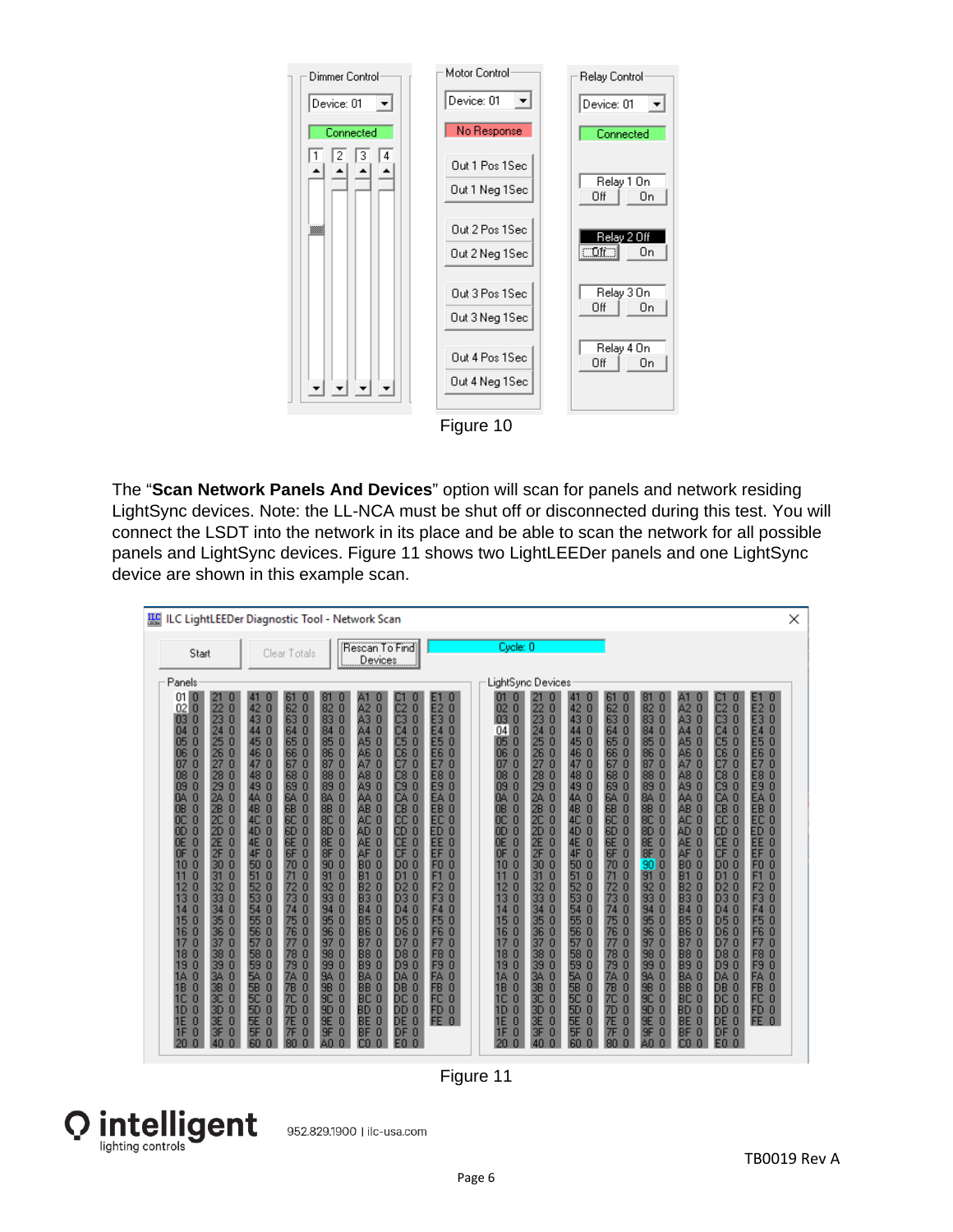Press "Start" to start the polling. You should see a *green* count of "0" errors for the panel nodes or LS devices nodes as shown in Figure 12. You can stop the scan and clear the counts at any time.



On the bottom part of the screen, you can call up individual panel status by selecting the panel node. You will see relay on/off status and control, plus the panel's local network LightSync device status, see Figure 13.

| Panel Status <sup>,</sup>                                                                                 | LightSync Status:                                                                                           |
|-----------------------------------------------------------------------------------------------------------|-------------------------------------------------------------------------------------------------------------|
| Connected<br>Panel: 01<br>▼                                                                               | $\sqsubset$ 1-8 Inputs:<br>LightSync: 04<br>$\vert \bm{\tau} \vert$<br>$\nabla$ Pilot 1<br>$\blacktriangle$ |
| 57<br>01<br>  09<br>17<br>-33<br>-25<br>49<br>-41                                                         | $\nabla$ Pilot 2<br>$\overline{2}$<br>Connected                                                             |
| 58<br>02<br>50<br>10<br>26<br>-34<br>18<br>42                                                             | $\nabla$ Pilot 3<br>3.<br>$1 - 8$ Inputs<br>G                                                               |
| 59  <br>03<br>35<br>51<br>11<br>19<br>-27<br>43.                                                          | $\nabla$ Pilot 4<br>C On / Off Inputs<br>$\overline{4}$                                                     |
| 60<br>04<br>  12<br>20<br>28<br>36<br>52<br>44                                                            | C Photocell<br>$\nabla$ Pilot 5<br>5 <sub>1</sub>                                                           |
| 61<br>05<br>-21<br>37<br>13 <sup>°</sup><br>29<br>53<br>45                                                | $\nabla$ Pilot 6<br>6 <sup>5</sup>                                                                          |
| 22<br>38<br>62<br>-30<br>54<br>06<br>14<br>-46<br>$\sqrt{63}$<br>-23<br>-31<br>39<br>07<br>15<br>47<br>55 | $\nabla$ Pilot 7<br>-7.                                                                                     |
| $\sqrt{64}$<br>-24<br>32<br>08 <sub>1</sub><br>56<br>16<br>-40<br>48                                      | $\nabla$ Pilot 8<br>8 <sup>°</sup><br>$\overline{\phantom{a}}$                                              |
|                                                                                                           |                                                                                                             |

Figure 13

The "**LightSync Test / Configure**" option is intended for use with LightSync G2 and Classic switch stations. Disconnect the local LS bus data line from the panel and connect to the LSDT out port with the 12VDC power supply. Set the LS device address to "00", the software should display the device information read from the station. When the "Echo Input To Pilots" check box is selected the software display and switch will also show the Button press and pilot display, see Figure 14.

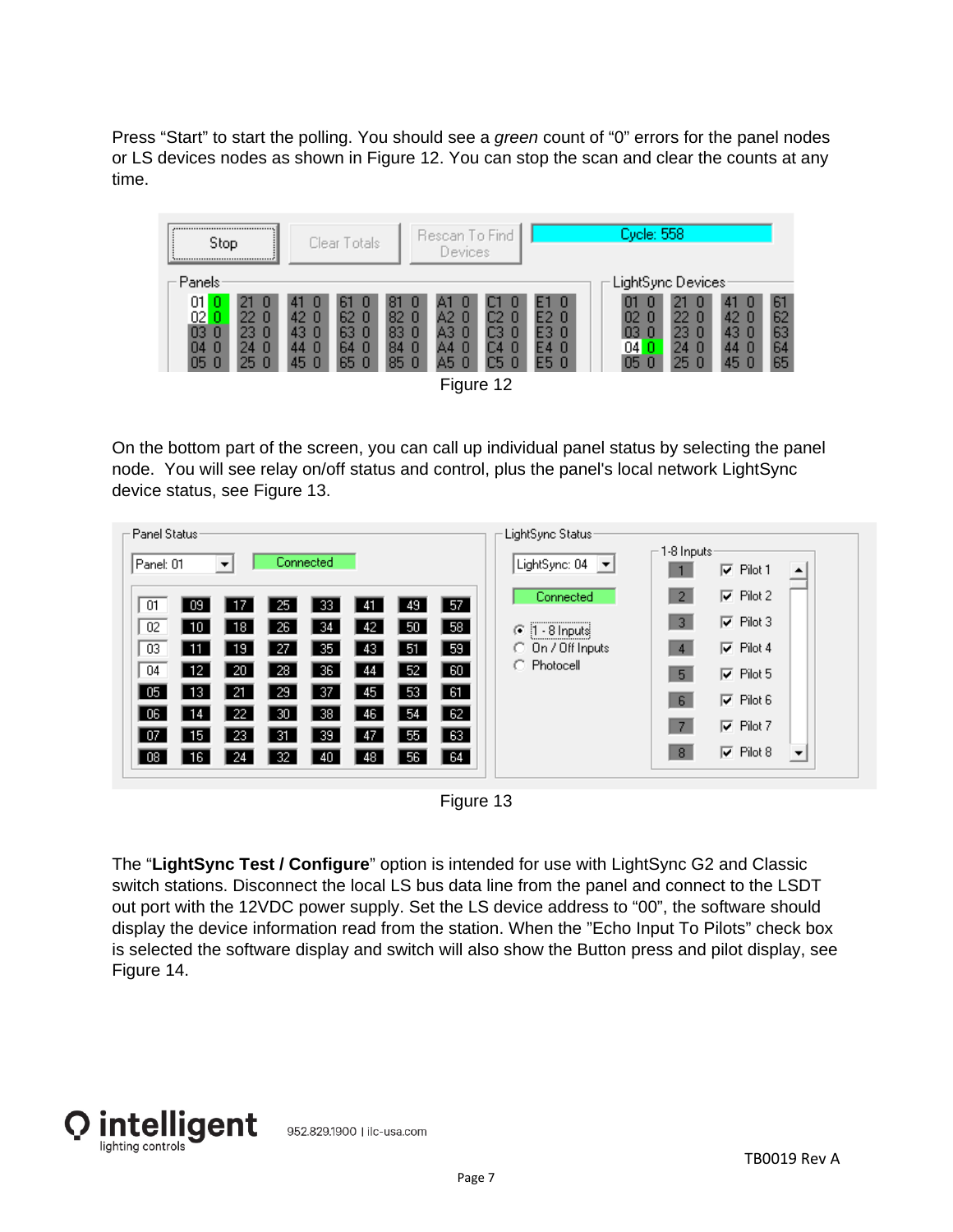| S. LightSync Test / Configure              |
|--------------------------------------------|
| LightSync switch must be set to address 00 |
|                                            |
| <b>▽</b> Echo Inputs To Pilots             |
| Type: 6 Button Rev: B                      |
| Configure 6 Button<br>Configure Device     |

Figure 14

You can change the internal device configuration by selecting a configuration and clicking on the "Configure Device" button. Note: Only one device can be configured at a time.

|                 |                  | Configure options for G2 & Classic stations include: |
|-----------------|------------------|------------------------------------------------------|
| 1 Button        | MZD2 Zone        | Slider DB=0                                          |
| <b>2 Button</b> | <b>MZD3 Zone</b> | Slider DB=2*                                         |
|                 |                  |                                                      |

| <b>3 Button</b> | <b>MZD4 Zone</b> | Slider DB=4 |
|-----------------|------------------|-------------|
| 4 Button        |                  | Slider DB=5 |
| 5 Button        |                  |             |
| <b>6 Button</b> |                  |             |

When changing the device Configuration, you will get a pop-up warning to proceed and a conformation message requesting you cycle power to the device before the process is complete, See Figure 15.

| Configure LightSync<br>×                                 | Configure LightSync<br>×                       |
|----------------------------------------------------------|------------------------------------------------|
| This Will Re-Configure The LightSync Device.<br>Continue | Configuration Complete. Cycle Power On Device. |
| No<br>Yes                                                | OK                                             |
|                                                          | Figure 15                                      |

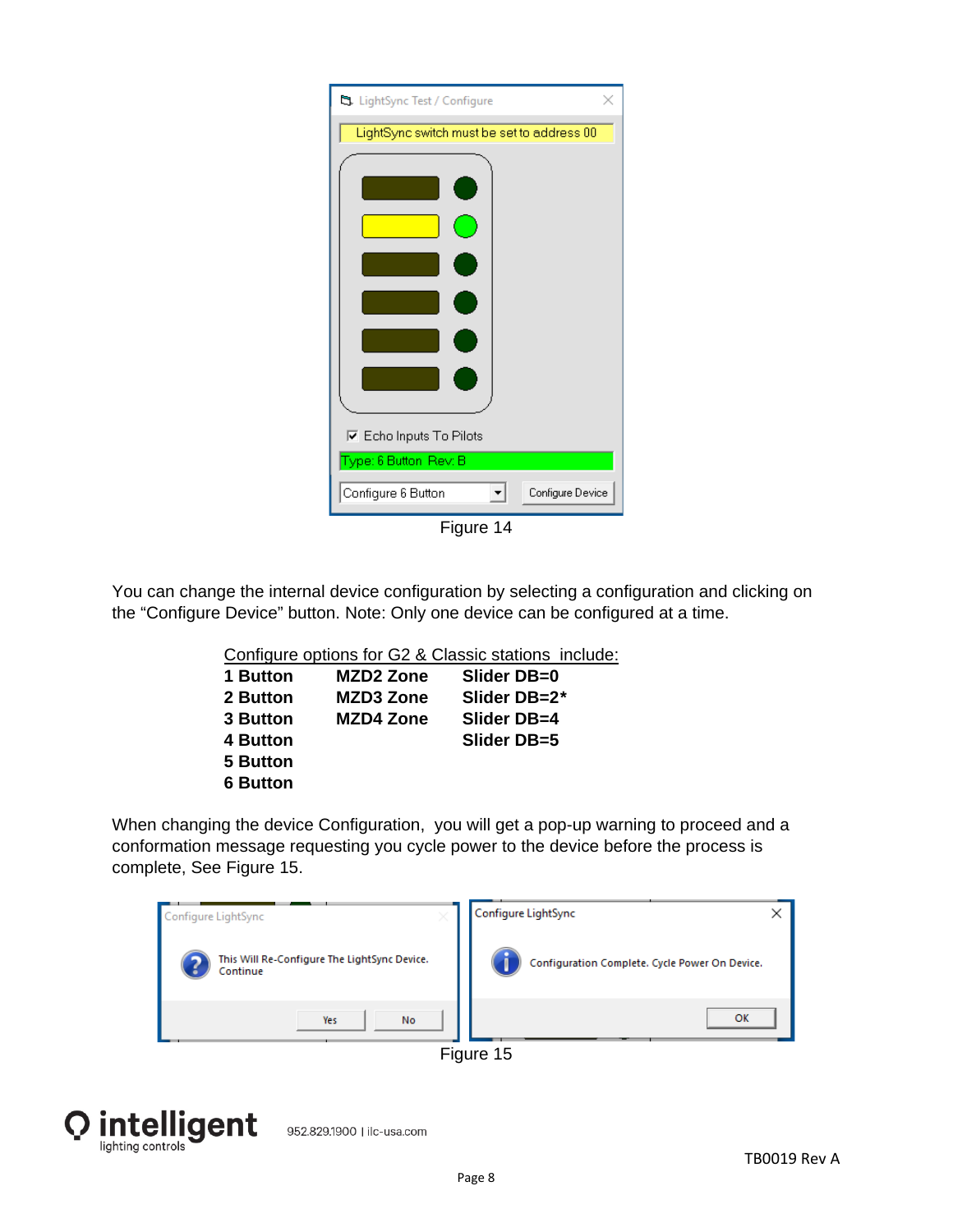The "**G3 LightSync Test / Configure**" option is intended for G3 switch stations. You can set the LS device address directly or press "Find LS" to search for the device attached. Select "Echo Inputs to Pilots" to drive and test the status LEDs, both at the LS device and in the software. You can change the LS device configuration by selecting one of the listed options or see PD0628 for more information. Click on the "Configure Device" button to re-configure the device. Note: Only one device can be configured at a time.

| LightSync G3 Configure option include: |  |  |
|----------------------------------------|--|--|
|                                        |  |  |

| 1 Button Dim 2 Button                   |  | <b>MZD-2 Zone</b>                                 | 2 Zone / 4 Scene | 1-Scene                  | <b>Test Mode</b> |  |
|-----------------------------------------|--|---------------------------------------------------|------------------|--------------------------|------------------|--|
| 2 Button Dim 3 Button                   |  | MZD-3 Zone                                        | 3 Zone / 3 Scene | 2-Scene                  |                  |  |
| 3 Button Dim 4 Button                   |  | <b>MZD-4 Zone</b>                                 | 4 Zone / 2 Scene | 3-Scene                  |                  |  |
| 4 Button Dim 5 Button                   |  | MZD-5 Zone                                        | (Combo station)  | 4-Scene                  |                  |  |
| 5 Button Dim 6/7 Button                 |  | <b>MZD-6 Zone</b>                                 |                  | 5-Scene                  |                  |  |
|                                         |  | <b>6 Button Dim</b> (Non-Dim) (Multi Zone Dimmer) |                  | (Scene switch w/Capture) |                  |  |
| (Original Scene switch without Capture) |  |                                                   |                  |                          |                  |  |

When testing the device button actions you can see the input action and the 2<sup>nd</sup> or 3<sup>rd</sup> device actions for stations that use more than one sequential address. For example, a 3 Zone /3 Scene station would show the button and pilot for the first 6 inputs and the Raise/Lower buttons of device 04, See Figure 16. Press and hold a Scene button (1,2,3) and for 30 sec and the station LED will flash indicating the capture operation is triggered Device 06 – input as shown in Figure 17.

Pressing the Raise or Lower buttons will trigger the matching dimmer inputs device 05 as shown in Figure 18.



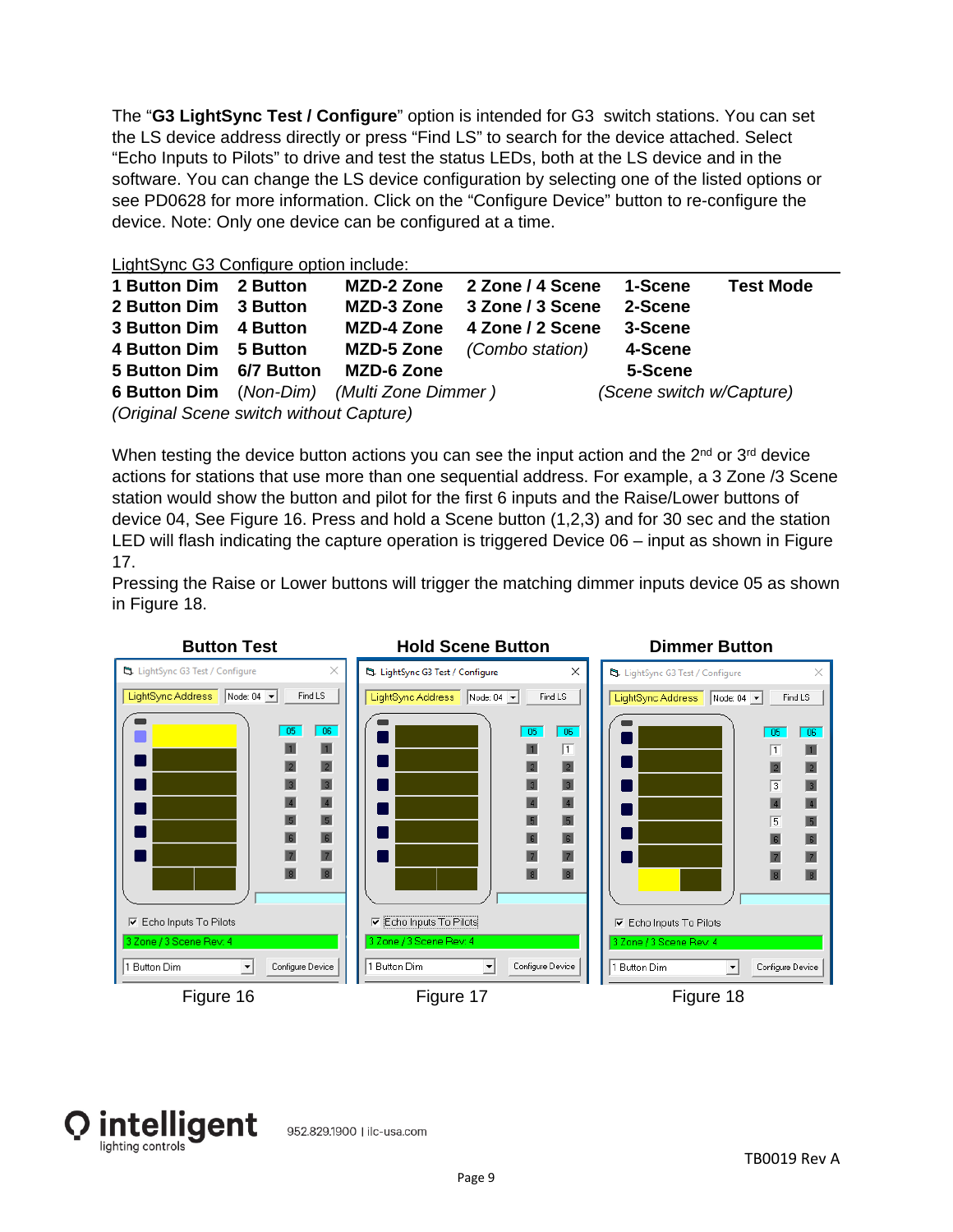At the bottom of this screen, you will find the Bluetooth options for setting a Bluetooth ID and for testing the BT operation. First, confirm the LightSync G3 switch has the BT option, the top right button will have the BT symbol or an LS Bluetooth Pass-Thru Remote module that is typically mounted at the EVO panel, see Figure 19 for the LS-BTPT-R module.



Figure 19

The "**Configure BT Module**" operation allows you to add a unique ID for identifying and connecting to. You will first need to be connected to a device that supports the Bluetooth option. The software will not show the current BT ID for the device, but you can set a new *random* number for the device if desired. Click the "Configure BT Module button. The software will sequence through a few steps including booting the device. When completed you will get a Blue tooth Config Completed message and the new random Bluetooth ID as shown in Figure 20.

|                         | <b>BT</b> Config                 | ×                   |          |
|-------------------------|----------------------------------|---------------------|----------|
| Echd<br>2 Zone /        | <b>Bluetooth Config Complete</b> |                     |          |
| 2 Zone /                |                                  | OK                  | e Device |
| Bluetooth Configuration |                                  | Configure BT Module |          |
| Manual                  | Bluetooth ID<br>H                | ILC-028994337       |          |
|                         | Configuration Step               | Done                |          |
|                         | Device Response                  | <b>Config Pass</b>  |          |

Figure 20



952.829.1900 | ilc-usa.com